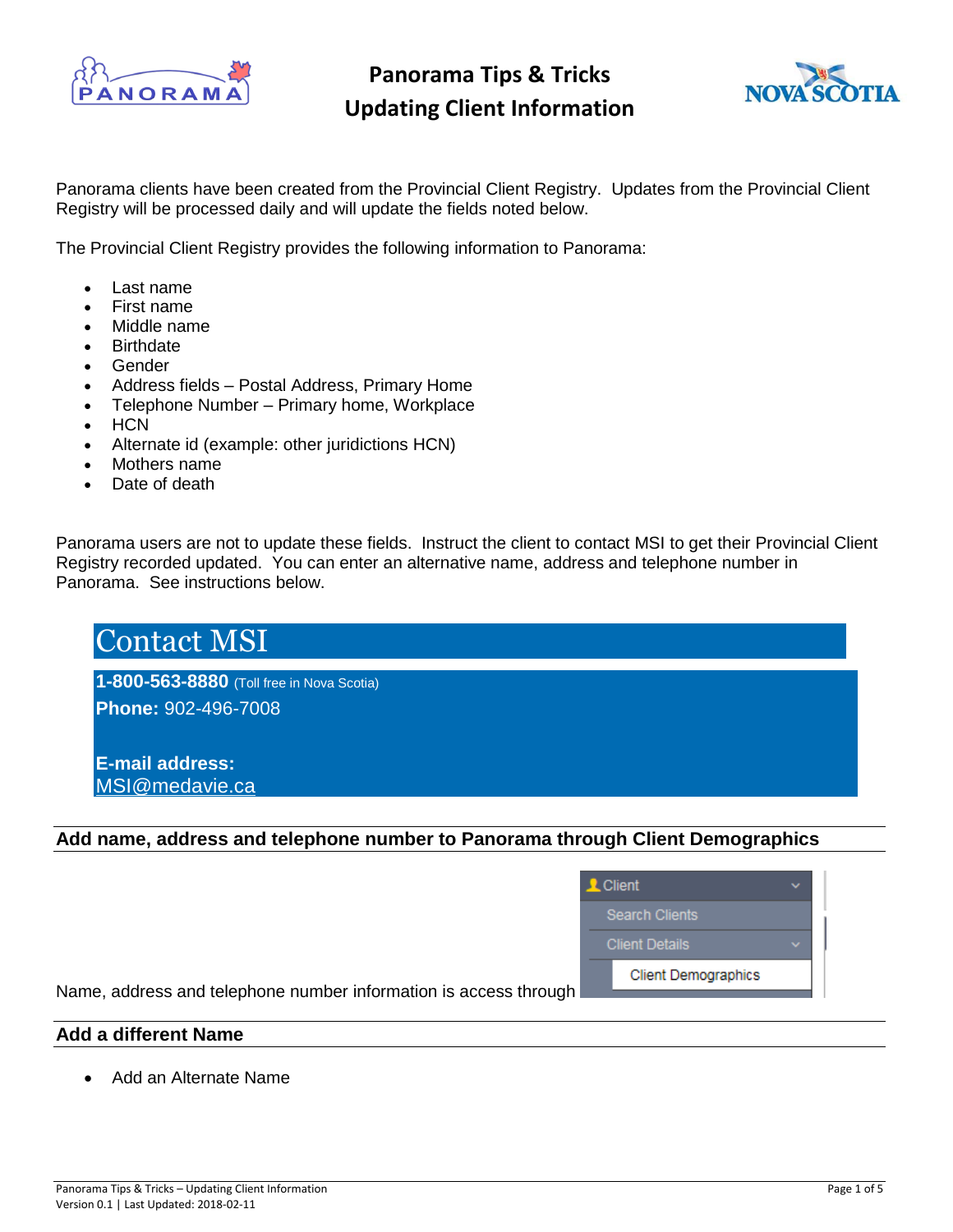



| <b>Alternate Names</b>                                      |                    |                     |              | R                                 |
|-------------------------------------------------------------|--------------------|---------------------|--------------|-----------------------------------|
| To create a new record click Add.                           |                    |                     |              | Add                               |
|                                                             |                    |                     |              |                                   |
| <b>Alternate Names</b>                                      |                    |                     |              | $\hat{z}$                         |
| <b>Add Alternate Name</b>                                   |                    |                     | <b>Apply</b> | 0<br><b>Reset</b><br>$\mathbf{x}$ |
| * Alternate Name Type:<br>Alias<br>$\overline{\phantom{a}}$ |                    |                     |              |                                   |
| <b>Last Name:</b>                                           | <b>First Name:</b> | <b>Middle Name:</b> |              |                                   |
| Barrett                                                     | judy               | anne                | ×            |                                   |
|                                                             |                    |                     |              | <b>Apply</b><br>Reset             |

- **Click Apply**
- Set the alternative name to Preferred

| <b>Alternate Names</b> |                                                          |                                         |               |              |                               |                    |  |  |
|------------------------|----------------------------------------------------------|-----------------------------------------|---------------|--------------|-------------------------------|--------------------|--|--|
| Add                    |                                                          |                                         |               |              |                               |                    |  |  |
|                        | Update                                                   | <b>Clear Preferred</b><br><b>Delete</b> | Set Preferred |              |                               |                    |  |  |
|                        | Last Name ↓<br>$\Box$<br>Alternate Name Type $\triangle$ |                                         |               | First Name ☆ | Middle Name $\Leftrightarrow$ | Preferred *        |  |  |
|                        | Đ                                                        | Alias:                                  | Barrett       | judy         | anne                          |                    |  |  |
| Total: 1               |                                                          |                                         |               | 1            |                               | 10<br>$\checkmark$ |  |  |

Save the client record

|                                                         | œ<br><b>Alternate Names</b>                          |                       |                             |                       |                               |                                |  |  |  |  |
|---------------------------------------------------------|------------------------------------------------------|-----------------------|-----------------------------|-----------------------|-------------------------------|--------------------------------|--|--|--|--|
|                                                         |                                                      |                       |                             |                       |                               |                                |  |  |  |  |
|                                                         | Clear Preferred<br>Set Preferred<br>Update<br>Delete |                       |                             |                       |                               |                                |  |  |  |  |
|                                                         | Ð                                                    | Alternate Name Type ▲ | Last Name $\Leftrightarrow$ | First Name $\Diamond$ | Middle Name $\Leftrightarrow$ | Preferred $\blacktriangledown$ |  |  |  |  |
| <b>Barrett</b><br>Alias<br>judy<br>anne<br>$\checkmark$ |                                                      |                       |                             |                       |                               |                                |  |  |  |  |
| Total: 1<br>10<br>$\checkmark$                          |                                                      |                       |                             |                       |                               |                                |  |  |  |  |

#### **Note:**

When searching client by last name, clients with an alternative name that matches the name that you searched for will be in the search results.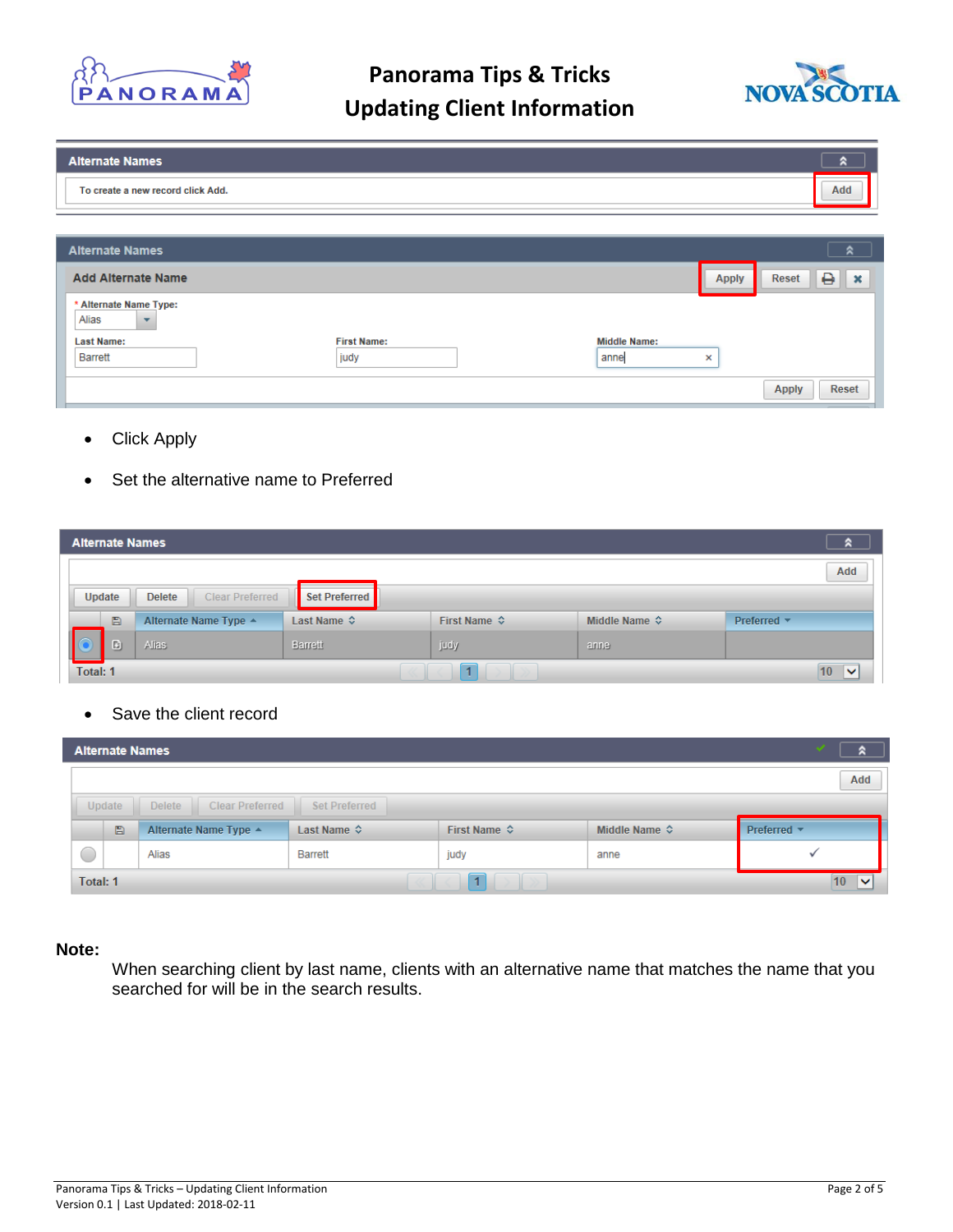



### **Add a different Address**

|   | <b>Addresses</b>                  |                                          |                                                                      |                                     |                                 |                          |              |                                                         |         | $\mathcal{L}$<br>$\hat{\mathbf{z}}$ |
|---|-----------------------------------|------------------------------------------|----------------------------------------------------------------------|-------------------------------------|---------------------------------|--------------------------|--------------|---------------------------------------------------------|---------|-------------------------------------|
|   |                                   |                                          |                                                                      |                                     |                                 |                          |              |                                                         | Add     |                                     |
|   | Update                            | <b>Delete</b>                            | Set Preferred<br>View Map                                            |                                     |                                 |                          |              |                                                         |         |                                     |
|   | 日                                 | <b>Address</b><br>Type $\Leftrightarrow$ | Address ↓                                                            | <b>Address</b><br>Detail $\diamond$ | <b>Effective</b><br>From $\tau$ | <b>Effective To</b><br>٠ | Preferred *  | <b>Active</b><br><b>Household</b><br>Members $\diamond$ | Valid ☆ | <b>On Reserve</b><br>≎              |
| O |                                   | Postal<br>address                        | 80 Gilby Crescent,<br>Beaver Bank, Nova<br>Scotia, B4G1E6,<br>Canada |                                     | 2017 Nov 06                     |                          | $\checkmark$ |                                                         | -       |                                     |
|   | $10$ $\triangleright$<br>Total: 1 |                                          |                                                                      |                                     |                                 |                          |              |                                                         |         |                                     |

• Add the new address with an address type of temporary address type

| <b>Add Address</b>                                                                                                                                                       | <b>Apply</b> | ₿<br>$\mathbf{x}$<br><b>Reset</b> |
|--------------------------------------------------------------------------------------------------------------------------------------------------------------------------|--------------|-----------------------------------|
| <b>Address Format:</b><br>Structured General Semi-Structured                                                                                                             |              |                                   |
| <b>Address Type:</b><br>Address on Reserve Administered By:<br>Temporary address<br>$\overline{\phantom{a}}$                                                             |              |                                   |
| <b>Unit No.:</b><br><b>Street No.:</b><br><b>Street Name:</b><br><b>Street Direction:</b><br><b>Street Type:</b><br>$\overline{\phantom{a}}$<br>$\overline{\phantom{a}}$ |              |                                   |

- **Click Apply**
- Set the temporary addess to Preferred

| v<br><b>Addresses</b> |               |                                       |                                                                      |                                     |                                               |                          |                                |                                                         | я       |                        |
|-----------------------|---------------|---------------------------------------|----------------------------------------------------------------------|-------------------------------------|-----------------------------------------------|--------------------------|--------------------------------|---------------------------------------------------------|---------|------------------------|
|                       |               |                                       |                                                                      |                                     |                                               |                          |                                |                                                         | Add     |                        |
|                       | <b>Update</b> | <b>Delete</b>                         | <b>Set Preferred</b><br>View Map                                     |                                     |                                               |                          |                                |                                                         |         |                        |
|                       | $\Box$        | <b>Address</b><br>Type $\diamondsuit$ | Address ↓                                                            | <b>Address</b><br>Detail $\diamond$ | <b>Effective</b><br>From $\blacktriangledown$ | <b>Effective To</b><br>≎ | Preferred $\blacktriangledown$ | <b>Active</b><br><b>Household</b><br>Members $\diamond$ | Valid ↔ | <b>On Reserve</b><br>≎ |
| 0                     |               | Postal<br>address                     | 80 Gilby Crescent,<br>Beaver Bank, Nova<br>Scotia, B4G1E6,<br>Canada |                                     | 2017 Nov 06                                   |                          | $\checkmark$                   |                                                         |         |                        |
|                       |               | Temporary<br>address                  | 89 Sackville Drive,<br>Nova Scotia, Canada                           |                                     | 2018 Feb 11                                   |                          |                                |                                                         | ▭       |                        |

Save the Client Record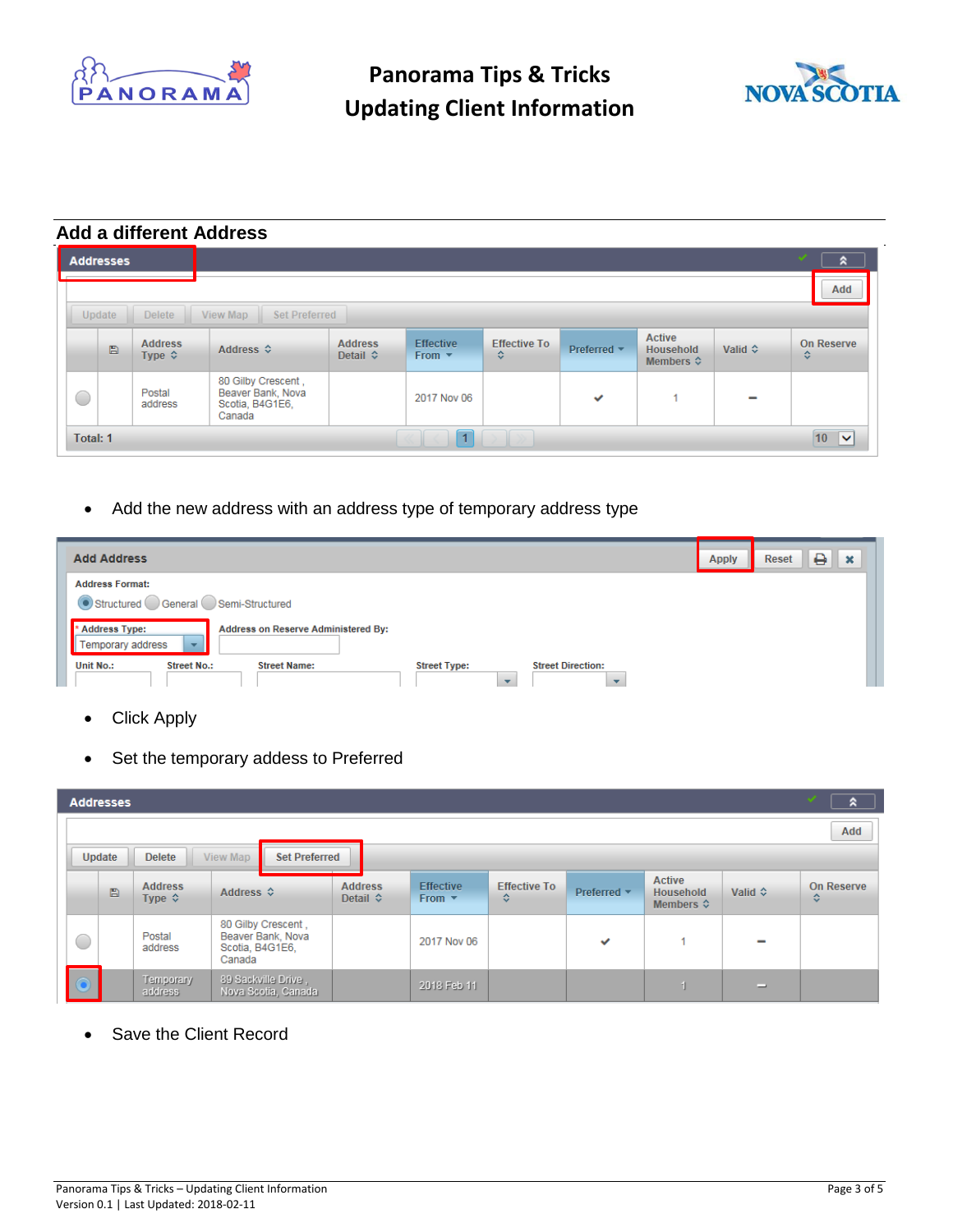



|          | <b>Addresses</b>                                     |                                   |                                                                      |                                     |                                 |                          |                  |                                                |                          | v<br>$\hat{z}$         |
|----------|------------------------------------------------------|-----------------------------------|----------------------------------------------------------------------|-------------------------------------|---------------------------------|--------------------------|------------------|------------------------------------------------|--------------------------|------------------------|
|          |                                                      |                                   |                                                                      |                                     |                                 |                          |                  |                                                |                          | Add                    |
|          | View Map<br>Update<br><b>Delete</b><br>Set Preferred |                                   |                                                                      |                                     |                                 |                          |                  |                                                |                          |                        |
|          | $\Box$                                               | <b>Address</b><br>Type $\diamond$ | Address ↓                                                            | <b>Address</b><br>Detail $\diamond$ | <b>Effective</b><br>From $\tau$ | <b>Effective To</b><br>≎ | Preferred $\sim$ | <b>Active</b><br><b>Household</b><br>Mombore 4 | Valid $\Leftrightarrow$  | <b>On Reserve</b><br>≎ |
| n        |                                                      | Temporary<br>address              | 89 Sackville Drive,<br>Nova Scotia, Canada                           |                                     | 2018 Feb 11                     |                          | ✓                |                                                |                          |                        |
| 0        |                                                      | Postal<br>address                 | 80 Gilby Crescent,<br>Beaver Bank, Nova<br>Scotia, B4G1E6,<br>Canada |                                     | 2017 Nov 06                     |                          |                  |                                                | $\overline{\phantom{0}}$ |                        |
| Total: 2 |                                                      |                                   |                                                                      |                                     | $\overline{1}$                  |                          |                  |                                                |                          | 10<br>$\checkmark$     |

### **Add a different Phone Number**

| ×<br><b>Telephone Numbers</b><br>⌒       |   |                            |                                     |                         |                                |                                  |  |  |  |  |
|------------------------------------------|---|----------------------------|-------------------------------------|-------------------------|--------------------------------|----------------------------------|--|--|--|--|
|                                          |   |                            |                                     |                         |                                | Add                              |  |  |  |  |
| Set Preferred<br><b>Delete</b><br>Update |   |                            |                                     |                         |                                |                                  |  |  |  |  |
|                                          | Ð | Number $\Leftrightarrow$   | Effective From $\blacktriangledown$ | Effective To $\Diamond$ | Preferred $\blacktriangledown$ |                                  |  |  |  |  |
| C                                        |   | Primary home: 902-222-2222 | 2017 Nov 06                         |                         |                                |                                  |  |  |  |  |
| Total: 1                                 |   |                            |                                     |                         |                                | 10 <sup>10</sup><br>$\checkmark$ |  |  |  |  |

### • Add the new telephone number with a usage of mobil contact.

| <b>Telephone Numbers</b>                                                                                                                                                                                                                   |              | ຂ                                  |
|--------------------------------------------------------------------------------------------------------------------------------------------------------------------------------------------------------------------------------------------|--------------|------------------------------------|
| <b>Add Telephone Number</b>                                                                                                                                                                                                                | <b>Apply</b> | ₿<br>$\parallel x$<br><b>Reset</b> |
| <b>Telephone Number:</b><br>* Usage:<br>* Country:<br>* Number:<br>Canada<br>902-223-4444<br>mobile contact<br>х<br>$\overline{\phantom{a}}$<br>$\sim$<br>* Effective From:<br>To:<br>$\boxplus$<br>$\boxplus$<br>yyyy/mm/dd<br>2018/02/11 |              |                                    |
|                                                                                                                                                                                                                                            |              | <b>Reset</b><br><b>Apply</b>       |

- Click Apply
- Set the mobile contact to Preferred